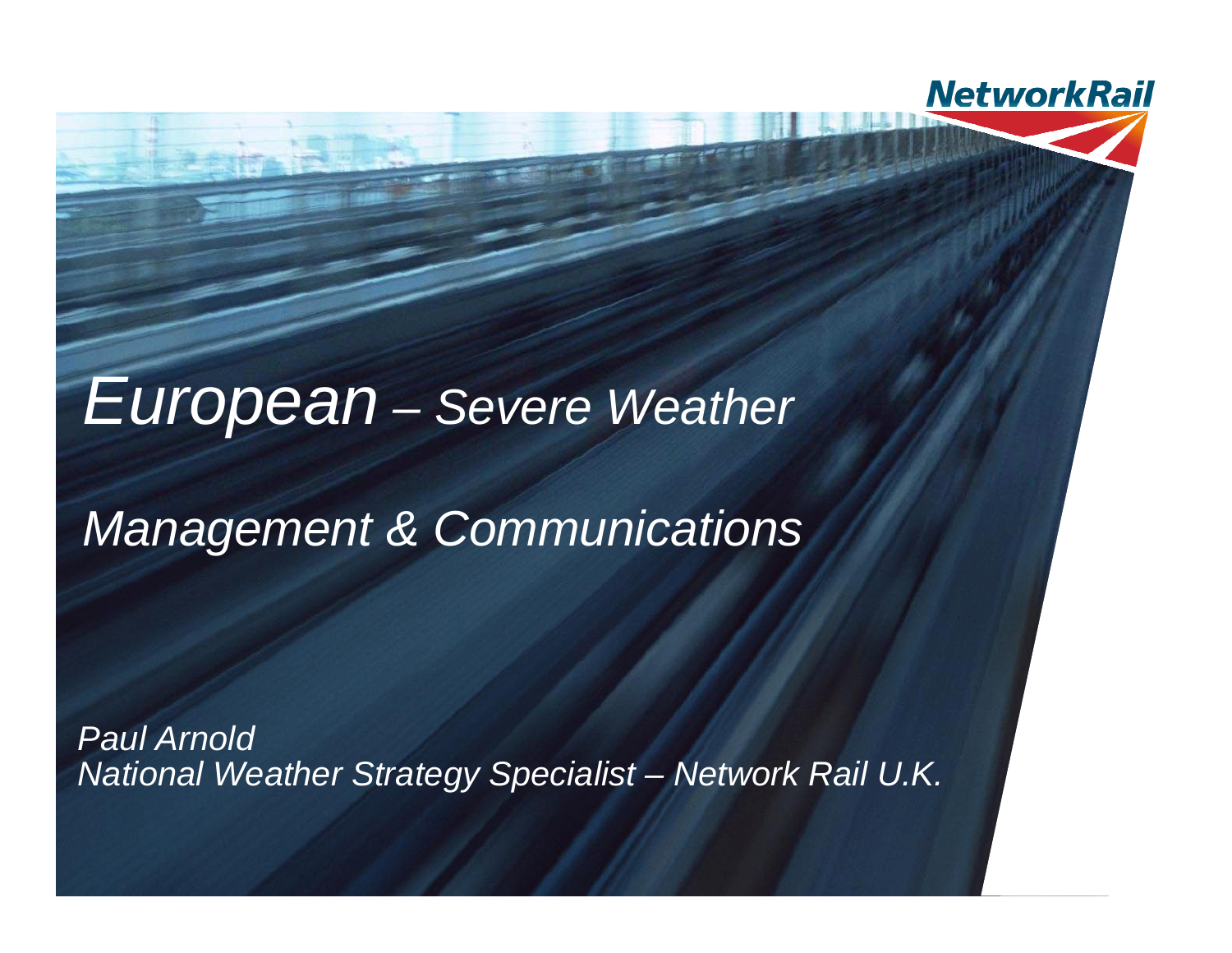## **Introduction**

- U.K. The 2009/10 winter was the 3<sup>rd</sup> coldest in the last 50 years and the four weekly period of mid December to mid January was the coldest since 1986. Temperatures plummeted to minus 22° celsius and fresh snow depths of up to 50 cms were experienced through to the end of March.
- The Netherlands Similar conditions brought several important rail hubs to a standstill –promoting a high level review and subsequent creation of a dedicated "Weather Office".
- Sweden An increase of 150% in cancelled trains and daily passenger information calls rose from 12,000 to 100,000. Actual snow depths hit 130 cms and 30 tonnes of ice accumulated on the over head lines between Gothenburg and Stockholm, a distance of 500 kms.
- Norway Dedicated snow coordinators utilised to assess local alert procedures as temperatures dropped to minus 50°celsius!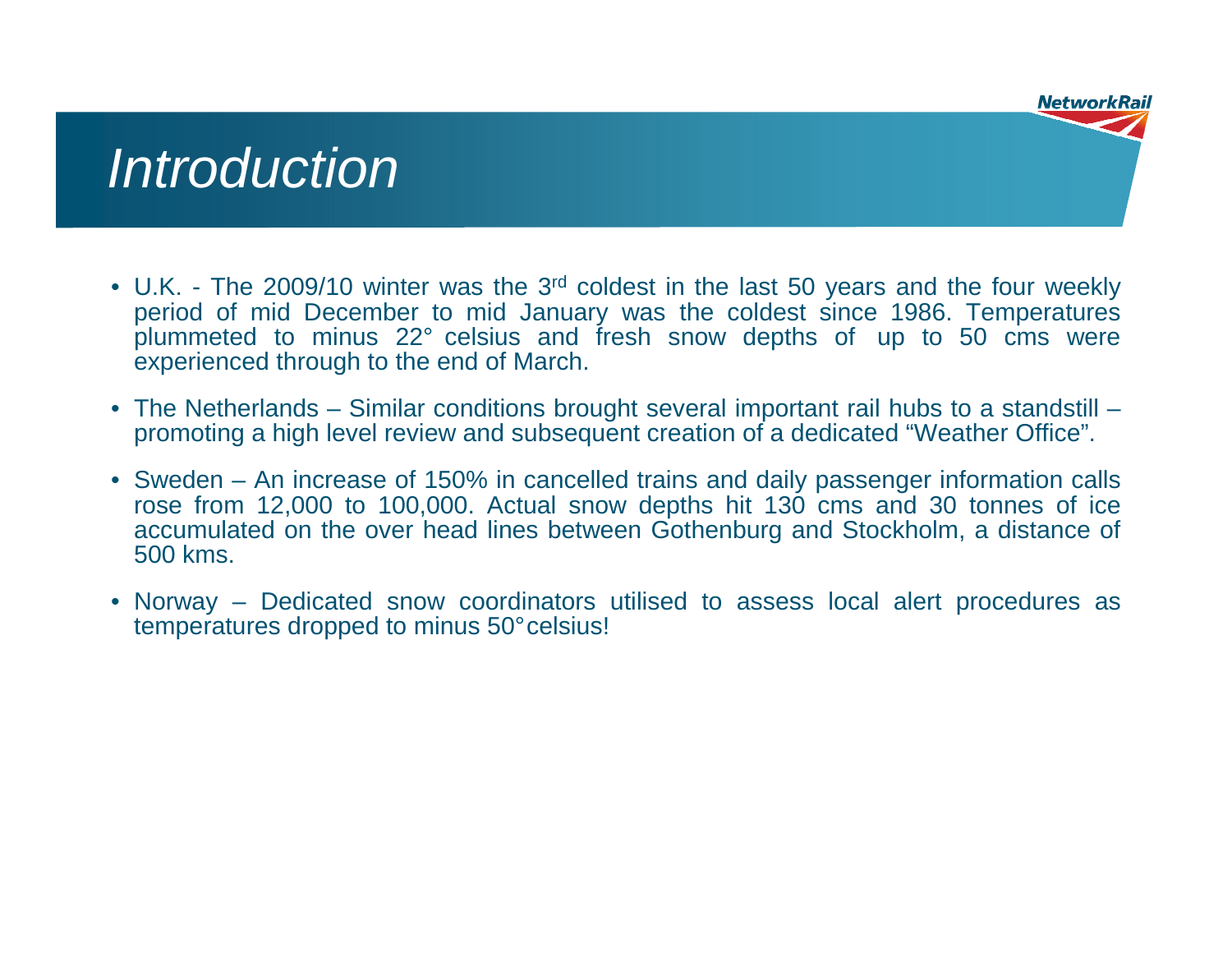# Business impact

- A huge variety of key performance indicators can be quoted to demonstrate the wide-ranging business impact across central and northern Europe. Examples are:
	- Increased service train cancellations
	- Decreased fleet availability
	- Decreased performance
	- Increased mitigation cost
- The Operating, Engineering, & Commercial impacts listed above were also compounded by the resultant loss of customer confidence and subsequent reputational damage to infrastructure maintainers and train operators.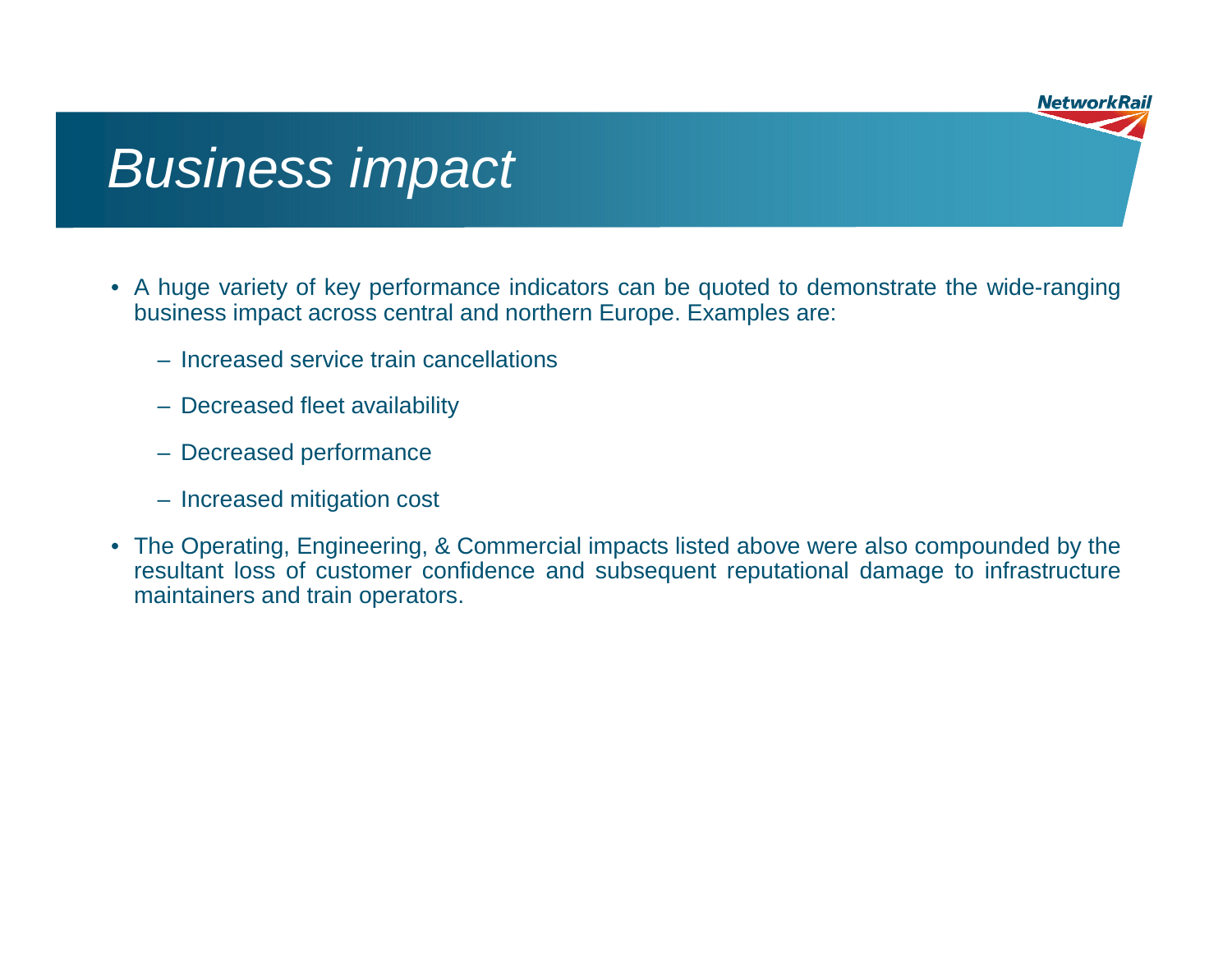# Mitigation review process

- Numerous review processes currently exist across Europe. These processes are owned by a variety of organisations such as:
	- Infrastructure maintainers
	- Train operators
	- Rolling stock suppliers
	- Professional Organisations
	- Governmental institutions
- Solutions to Operating & Engineering issues have been identified and are being adopted accordingly.
- However, the solutions to a loss in customer confidence and subsequent reputational damage to infrastructure maintainers and train operators requires a more complex set of deliverables. In order to identify these deliverables, the subject matter was raised at EIM & UIC level so that a coordinated response across Europe was obtained.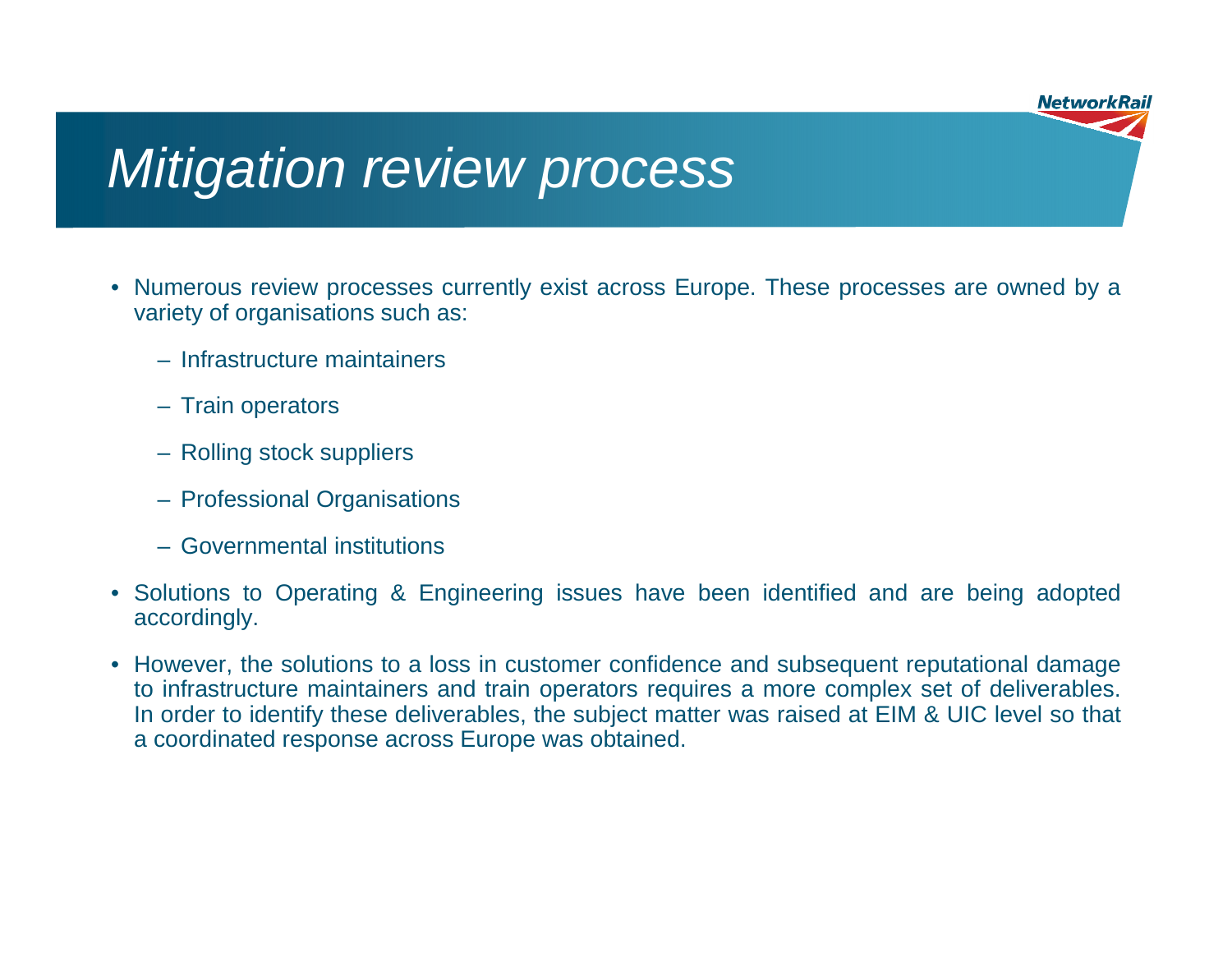### First steps

- It was immediately recognised that managing customer expectations and defining key roles and responsibilities within the management and subsequent communication of information during severe weather events was pivotal to minimising the subsequent reputational damage.
- This area of discussion was explored further via agenda items at the following meetings:
	- **17 June 2010 Helsinki** FTA-EIM Workshop on "Winter Preparedness".
		- Initial teleconference to discuss the merits of integrated forecasting communications.
	- **15 September 2010 Paris** UIC Workshop on "Winter & Railways".
		- "European Severe Weather Management & Communications" accepted as one of several areas to develop further.
	- **17 September 2010** EIM "Behind The Lines" quotation.
		- "EIM will continue to act as a coordinator for its members in the framework of the work on the climate change adaptation. For example, Network Rail"<sup>s</sup> proposal on a EU wide forecast web tool could be of interest to other EIM members. Moreover, it would be worth setting up an ad-hoc communication strategy in order to be ready to react promptly in the press to any possible winter problems in the coming months."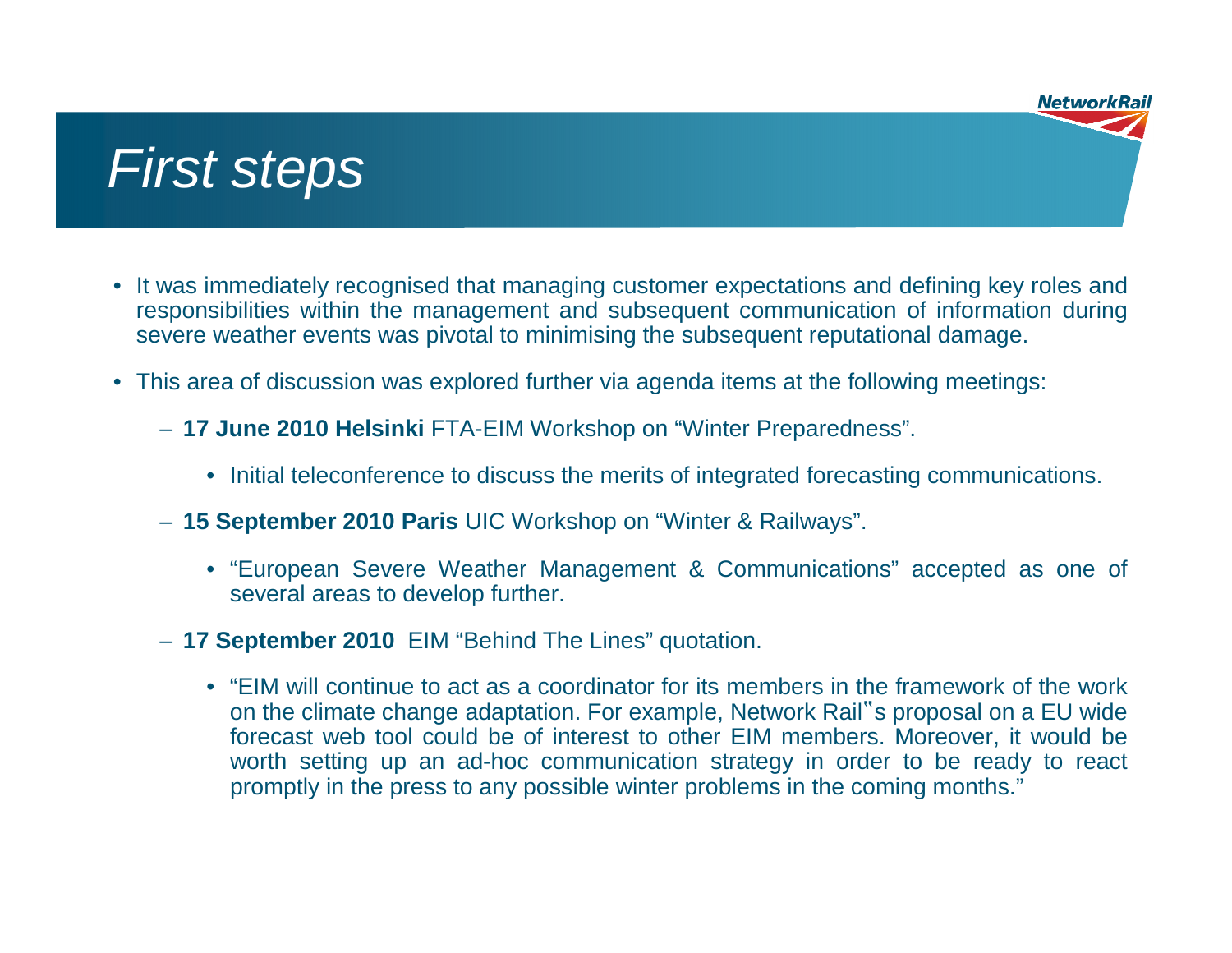# Initial proposal

- I accepted an action at the UIC meeting on 15 September to create an initial proposal that furthered the development of "European Severe Weather Management & Communications".
- My proposal has foundations associated with an existing project that I have delivered in the U.K. This project identified the requirement to have a single source of forecasting information for the U.K. rail network, plus appropriate automated alerts linked to company thresholds.
- The above is now an embedded process across the U.K. rail industry via the following web site: www.smtweather.co.uk (username "ukrail" password "smt").
- Enhancements for a European model could include:
	- Report & Review library
	- Key operating personnel contact database
	- Recognised supplier contact database
	- Prompt actual weather data from shared weather stations
	- Live communications forum in times of severe weather disruption
- The following slide depicts a "Quadrant of Aims" to help demonstrate the benefits of this initial proposal.